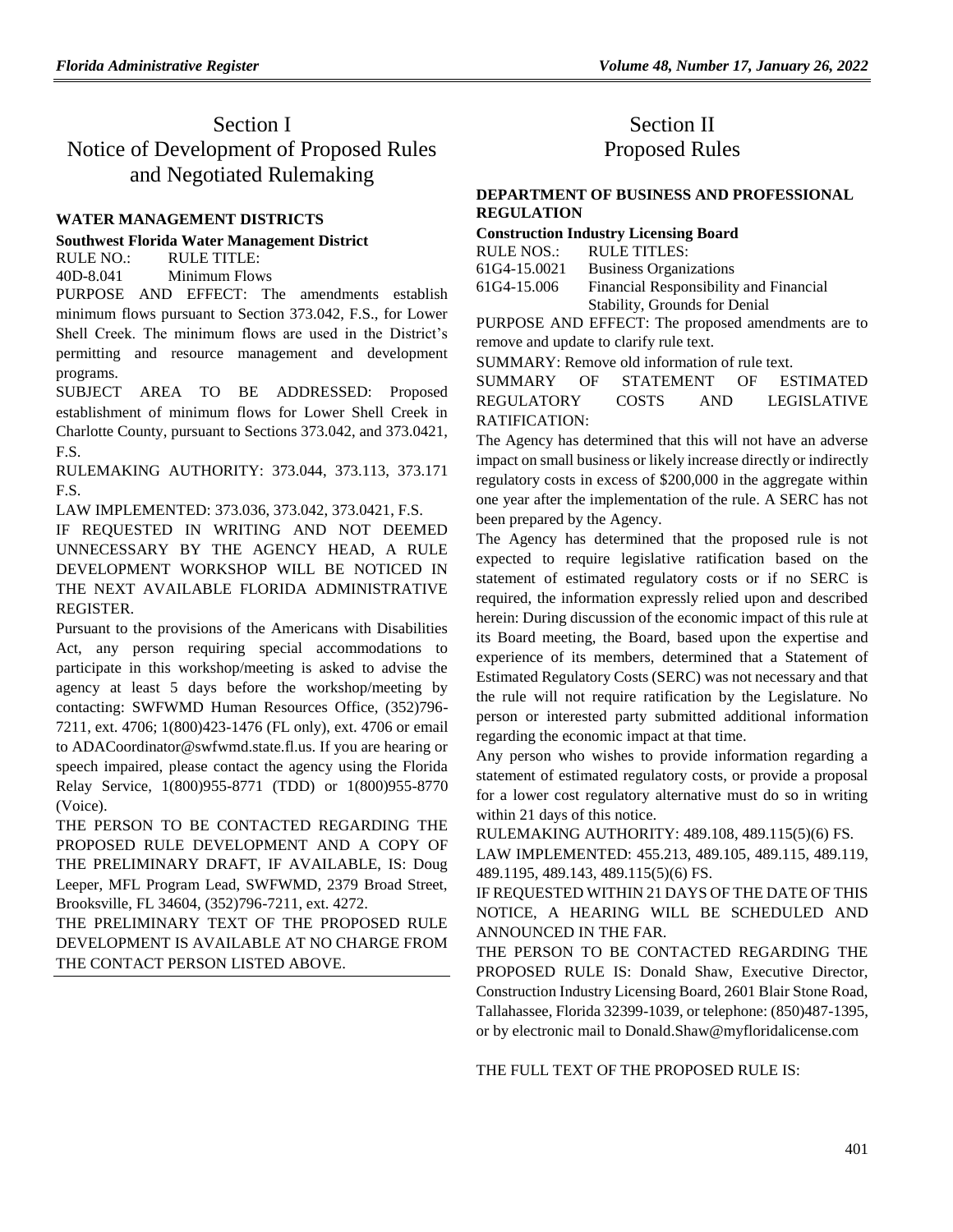#### **61G4-15.0021 Business Organizations.**

(1) through (2) No change.

(3)(a) The applicant seeking to qualify an additional business organization must appear before the Board unless the applicant otherwise qualifies for approval, and:

1. No change.

2. The applicant demonstrates unequivocally that the applicant has been hired as a W-2 employee of the proposed business where the business is currently qualified or was previously qualified within 90 days of submitting the application.

(b) No change.

(4) No change.

Rulemaking Authority 489.108 FS. Law Implemented 455.213, 489.105, 489.115, 489.119, 489.1195, 489.143 FS. History–New 12- 6-83, Formerly 21E-15.021, Amended 3-29-88, 8-8-88, 9-24-92, 12- 28-92, Formerly 21E-15.0021, Amended 7-18-94, 7-5-95, 11-12-95, 2-6-96, 7-1-96, 9-3-96, 11-27-96, 11-13-97, 9-15-98, 7-7-05, 1-23-06, 10-22-06, 2-12-08, 12-13-09, 2-28-19, 10-2-19,\_\_\_\_\_\_\_\_\_.

### **[61G4-15.006](https://www.flrules.org/gateway/ruleNo.asp?id=61G4-15.006) Financial Responsibility and Financial Stability, Grounds for Denial.**

(1) No change.

(2) The financial stability ground on which the Board shall refuse to qualify an applicant is failure to provide proof of either a financial stability bond or an irrevocable letter of credit from a bank authorized to do business in the State of Florida. The bond or letter of credit must be in a form acceptable to the Board and must remain in effect until the applicant can demonstrate a credit score, FICO derived, of 660 or higher. Applicants who are unable to provide a credit score, FICO derived, of 660 or higher, shall meet the financial stability requirement by completion of a 14-hour financial responsibility course approved by the Board., and must be payable as provided in Rule 61G4-15.0021, F.A.C., for Financially Responsible Officers in the amount of:

(a) \$20,000 for Division I applicants.

(b) \$10,000 for Division II applicants.

(3) Fifty percent of the financial stability bond or the letter of credit requirement may be met by completion of a 14-hour financial responsibility course approved by the Board.

(4) renumbered (3) No change.

Rulemaking Specific Authority 489.115(5), (6) FS. Law Implemented 489.115(5), (6) FS. History–New 1-6-80, Amended 5-4-80, Formerly 21E-15.06, 21E-15.006, Amended 10-31-96, 11-13-97, 2-12- 08,\_\_\_\_\_\_\_\_\_\_\_.

NAME OF PERSON ORIGINATING PROPOSED RULE: Construction Industry Licensing Board NAME OF AGENCY HEAD WHO APPROVED THE PROPOSED RULE: Construction Industry Licensing Board

DATE PROPOSED RULE APPROVED BY AGENCY HEAD: November 12, 2021

DATE NOTICE OF PROPOSED RULE DEVELOPMENT PUBLISHED IN FAR: January 11, 2022

# Section III Notice of Changes, Corrections and Withdrawals

#### **[DEPARTMENT OF MANAGEMENT SERVICES](https://www.flrules.org/gateway/department.asp?id=60)**

**[Commission on Human Relations](https://www.flrules.org/gateway/organization.asp?id=245)**

RULE NO.: RULE TITLE: [60Y-3.001](https://www.flrules.org/gateway/ruleNo.asp?id=60Y-3.001) Definitions

NOTICE OF CORRECTION

Notice is hereby given that the following correction has been made to the proposed rule in Vol. 47 No. 232 December 2, 2021 issue of the Florida Administrative Register.

The following SERC statement was intended to be included in the Notice of Proposed Rulemaking:

"The Agency has determined that this will not have an adverse impact on small business or likely increase directly or indirectly regulatory costs in excess of \$200,000 in the aggregate within one year after the implementation of the rule. A SERC has not been prepared by the Agency.

The Agency has determined that the proposed rule is not expected to require legislative ratification based on the statement of estimated regulatory costs or if no SERC is required, the information expressly relied upon and described herein: The proposed rule amendment is to a procedural rule and will have no economic impact and, therefore, will not require ratification. There are no applicable federal standards that relate to Rule 60Y-3.001.

Any person who wishes to provide information regarding a statement of estimated regulatory costs, or provide a proposal for a lower cost regulatory alternative must do so in writing within 21 days of this notice."

> Section IV Emergency Rules

## NONE

# Section V Petitions and Dispositions Regarding Rule Variance or Waiver

#### [DEPARTMENT OF MANAGEMENT SERVICES](https://www.flrules.org/gateway/department.asp?id=60)

[Public Employees Relations Commission](https://www.flrules.org/gateway/organization.asp?id=502)

RULE NO.: RULE TITLE:

[60CC-4.002](https://www.flrules.org/gateway/ruleNo.asp?id=60CC-4.002) Ratification by Members of Bargaining Unit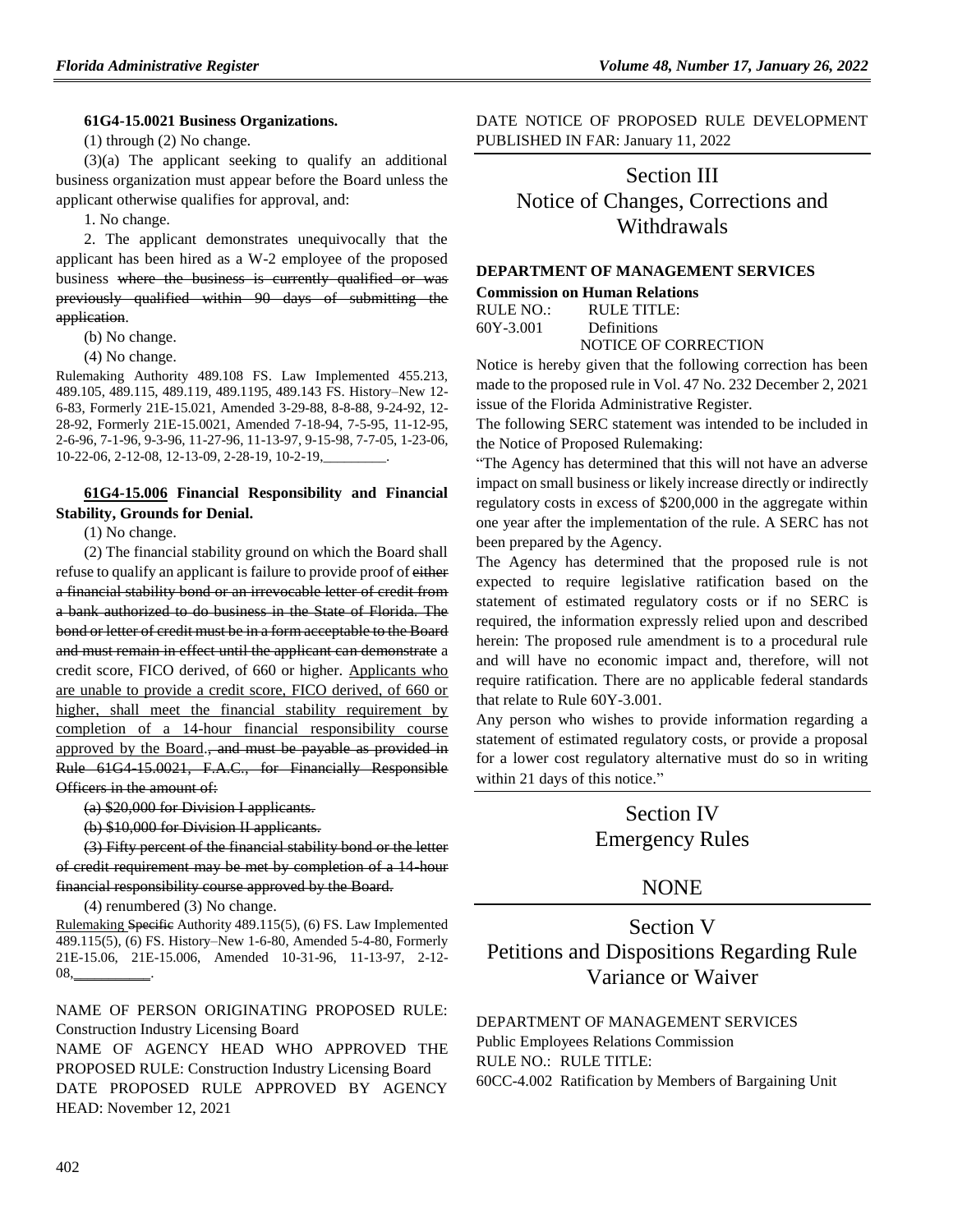The Public Employees Relations Commission hereby gives notice:

On January 24, 2022, the Public Employees Relations Commission issued a final order in Case No. MS-2022-001 granting an emergency petition for variance from Florida Administrative Code Rule 60CC-4.002 filed by Wendy Doromal and The Orange County Classroom Teachers Association, Inc. The variance allows the Petitioners to conduct all aspects of a ratification election electronically. The Public Employees Relations Commission determined that the Petitioners had demonstrated an emergency existed and that they would suffer a substantial hardship if the variance was not granted. The petition was filed on January 10, 2022, and the notice of receipt of the petition was published on January 12, 2022, on the Commission's website and in Volume 48, Number 08 F.A.R. No comments were received on the petition.

A copy of the Order or additional information may be obtained by contacting: The Clerk, Public Employees Relations Commission, 4708 Capital Circle Northwest, Suite 300, Tallahassee, Florida 32303-7256.

[DEPARTMENT OF BUSINESS AND PROFESSIONAL](https://www.flrules.org/gateway/department.asp?id=61)  [REGULATION](https://www.flrules.org/gateway/department.asp?id=61)

[Division of Hotels and Restaurants](https://www.flrules.org/gateway/organization.asp?id=249)

RULE NO.: RULE TITLE:

[61C-5.001](https://www.flrules.org/gateway/ruleNo.asp?id=61C-5.001) Safety Standards

NOTICE IS HEREBY GIVEN that on January 21, 2022, the Department of Business and Professional Regulation, Division of Hotels and Restaurants, Bureau of Elevator Safety, received a petition for Courtyard Riverfront at 6245 Riverfront Center Blvd., Titusville, FL. Petitioner seeks an emergency variance of the requirements of ASME A17.1, 2013 edition, Section 2.11.1.2, as adopted by 61C-5.001, Florida Administrative Code that requires an emergency door at every third floor for an elevator installed in a single blind hoistway, which poses a significant hardship. Any interested person may file comments within 5 days of the publication of this notice with Division of Hotels and Restaurants, Bureau of Elevator Safety, 2601 Blair Stone Road, Tallahassee, Florida 32399-1013 (VW2022-006).

A copy of the Petition for Variance or Waiver may be obtained by contacting: Division of Hotels and Restaurants, Bureau of Elevator Safety, 2601 Blair Stone Road, Tallahassee, Florida 32399-1013. dhr.elevators@myfloridalicense.com.

[DEPARTMENT OF BUSINESS AND PROFESSIONAL](https://www.flrules.org/gateway/department.asp?id=61)  [REGULATION](https://www.flrules.org/gateway/department.asp?id=61) [Board of Accountancy](https://www.flrules.org/gateway/organization.asp?id=280) RULE NOS.:RULE TITLES: [61H1-31.004D](https://www.flrules.org/gateway/ruleNo.asp?id=61H1-31.004)elinquency Fee

[61H1-31.006R](https://www.flrules.org/gateway/ruleNo.asp?id=61H1-31.006)eactivation Fee

The Board of Accountancy hereby gives notice:

of the issuance of an Order Denying the Petitions for Variance or Waiver, filed on September 2, 2021, by James Rudolph. The Notices of Petition for Waiver or Variance were published in Vol. 47, No. 182, of the September 20, 2021, Florida Administrative Register. Petitioner sought a waiver or variance of subsection 61H1-33.006(1), (2), F.A.C., which required each Florida certified public accountant who has requested inactive status or became delinquent, as distinguished from a Florida certified public accountant whose certificate or license has been suspended, who desires to become an active Florida certified public accountant, i.e., engage or reengage in the practice of public accounting in Florida, shall apply for such reactivation by completing and submitting to the Department Form DBPR CPA 7 – CPA Change of Status Application. However, if a license is delinquent on January 1 for failure to comply with Rule 61H1-33.003, F.A.C., through failure to report compliance with continuing professional education requirements by the immediately prior December 31st, a Florida certified public accountant may reactivate, pursuant to Section 473.311, F.S., by certifying the required hours have been completed, paying the fees required by Rules 61H1-31.003, 31.004 and 31.006, F.A.C., by March 15 of the same year of the delinquency. Petitioner also sought a waiver or variance of Rules 61H1- 31.004 and 31.006, F.A.C., which requires that each Florida certified public accountant for reactivation of a delinquent status license to active shall pay a fee of \$250.00 and also requires a delinquent status licensee pay a delinquency fee of \$25.00 when the licensee applies for active or inactive status. The Board considered the instant Petition at a duly-noticed public meeting held on October 29, 2021, via telephone and video conference.

The Board's Order, filed on November 17, 2021, denied the petition stating that Petitioner's request does not meet the requirements for variance or waiver of the rule.

A copy of the Order or additional information may be obtained by contacting: Roger Scarborough, Division Director, Board of Accountancy, 240 NW 76th Dr., Suite A, Gainesville, Florida 32607, Roger.Scarborough@myfloridalicense.com.

#### [DEPARTMENT OF HEALTH](https://www.flrules.org/gateway/department.asp?id=64)

[Board of Podiatric Medicine](https://www.flrules.org/gateway/organization.asp?id=309)

NOTICE IS HEREBY GIVEN that on January 19, 2022, the Board of Podiatric Medicine, received a petition for variance or waiver filed by Taylor Tendrich, DPM. Petitioner seeks a variance or waiver of Rule 64B18-17.005, F.A.C., which requires that during the first biennium or within 24 months of initial licensure, whichever ends later, practitioners are required to obtain five (5) hours of continuing education in the subject area of risk management by attending one full day of a meeting of the Board of Podiatric Medicine at which disciplinary hearings are conducted. The practitioner is then exempt from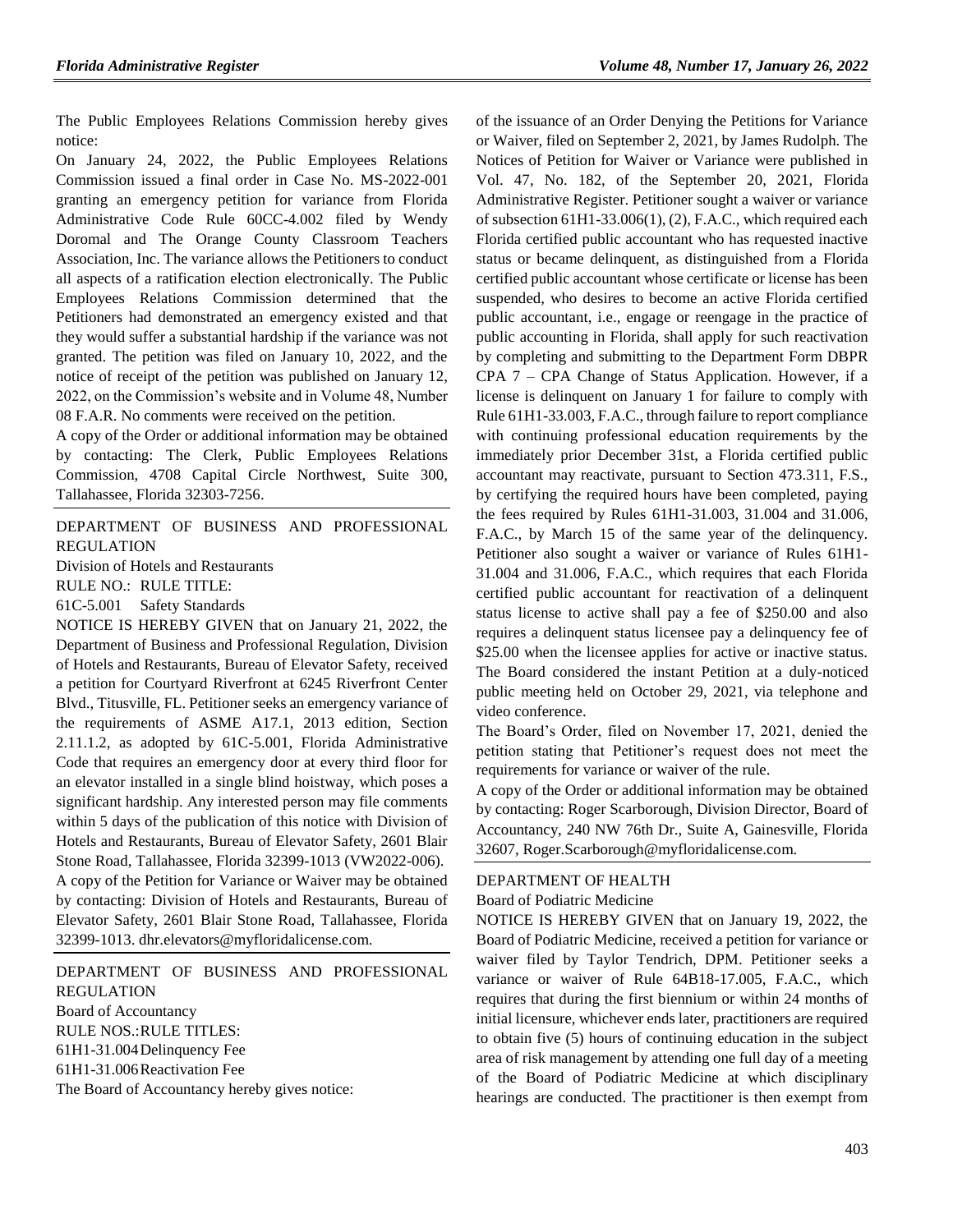any other continuing education requirements for his or her first renewal except for a 1-hour course on human trafficking and the hours mandated for prevention of medical errors and HIV/AIDS. Petitioner also seeks a waiver for the in-person meeting with the Board due to the current health crisis with Covid-19 and the variants.

Comments on this petition should be filed with the Board of Podiatric Medicine, 4052 Bald Cypress Way, Bin # C08, Tallahassee, Florida 32399-1708, within 14 days of publication of this notice.

A copy of the Petition for Variance or Waiver may be obtained by contacting: Janet Hartman, Executive Director, Board of Podiatric Medicine, 4052 Bald Cypress Way, Bin # C08, Tallahassee, Florida 32399-1708, or by electronic mail-Janet.Hartman@flhealth.gov.

## Section VI Notice of Meetings, Workshops and Public **Hearings**

### [DEPARTMENT OF EDUCATION](https://www.flrules.org/gateway/department.asp?id=6)

The Florida Department of Education announces a public meeting to which all persons are invited.

DATE AND TIME: February 9, 2022, 1:30 p.m. EST

PLACE: Attendees may join the State Apprenticeship Advisory Council in person at Lively Technical College, 500 Appleyard Drive, Tallahassee, Florida 32304. A virtual option will also be made available for those unable to attend in person. Interested persons may join the virtual meeting from their computer, tablet or smartphone at

https://attendee.gotowebinar.com/register/1214895897992621 070, or participate by accessing the call-in number: 1-877-568- 4108; Access Code: 766-824-380.

GENERAL SUBJECT MATTER TO BE CONSIDERED: The meeting of the State Apprenticeship Advisory Council will focus on general state updates pertaining to registered apprenticeship and preapprenticeship in Florida, a legislative update, and a presentation on the Career Pathways to Career Opportunities Grant Program.

A copy of the agenda may be obtained by contacting: the Division of Career and Adult Education at (850) 245-0446, or via email to Chancellor2@fldoe.org.

For more information, you may contact: Kathleen Taylor at (850) 245-9062 or via email to Kathleen.Taylor@fldoe.org.

#### [DEPARTMENT OF EDUCATION](https://www.flrules.org/gateway/department.asp?id=6)

#### [State Board of Education](https://www.flrules.org/gateway/organization.asp?id=195)

The Bureau of Federal Educational Programs, Title I Committee of Practitioners announces a public meeting to which all persons are invited.

DATE AND TIME: February 10, 2022, 2:00 p.m. – 3:00 p.m. Eastern Time

PLACE: https://teams.microsoft.com/l/meetupjoin/19%3aNMgdTNQDMxda4ppZelER8Zpg\_s6hLUJH\_dRF jvx2hCQ1%40thread.tacv2/1642797737255?context=%7b%2 2Tid%22%3a%2263bf107b-cb6f-4173-8c1c-

1406bb5cb794%22%2c%22Oid%22%3a%221f87c237-b75a-4a32-a8c2-3f7cb65c4f3a%22%7d

GENERAL SUBJECT MATTER TO BE CONSIDERED: Regular committee business.

A copy of the agenda may be obtained by contacting: Jacqueline Hill at FloridaCOP@fldoe.org or (850) 245-0845.

Pursuant to the provisions of the Americans with Disabilities Act, any person requiring special accommodations to participate in this workshop/meeting is asked to advise the agency at least 5 days before the workshop/meeting by contacting: Jacqueline Hill at FloridaCOP@fldoe.org or (850) 245-0845. If you are hearing or speech impaired, please contact the agency using the Florida Relay Service, 1(800)955-8771 (TDD) or 1(800)955-8770 (Voice).

For more information, you may contact: Jacqueline Hill at FloridaCOP@fldoe.org or (850) 245-0845.

### [REGIONAL PLANNING COUNCILS](https://www.flrules.org/gateway/department.asp?id=29)

[West Florida Regional Planning Council](https://www.flrules.org/gateway/organization.asp?id=57)

The Emerald Coast Local Emergency Planning Committee (LEPC) announces a public meeting to which all persons are invited.

DATE AND TIME: Wednesday, February 2, 2022, 10:00 a.m. PLACE: Virtual

GENERAL SUBJECT MATTER TO BE CONSIDERED: The Emerald Coast Local Emergency Planning Committee (LEPC) will hold its Quarterly meeting on Wednesday, February 2, 2022. The meetings will be held via webinar.

Subcommittee meetings begin at 9:00 a.m. (Central) followed by the LEPC Quarterly meeting at 10:00 a.m. The schedule is as follows:

9:00 a.m. - Planning Subcommittee

9:15 a.m. - Nominations Subcommittee

9:30 a.m. - Training Subcommittee

9:45 a.m. - Education and Public Awareness

10:00 a.m. - LEPC Quarterly Meeting

Please join my meeting from your computer, tablet, or smartphone.

https://global.gotomeeting.com/join/361231989

You can also dial in using your phone.

(For supported devices, tap a one-touch number below to join instantly.)

United States: +1 (408) 650-3123,

- One-touch: tel:+14086503123, 361231989#

Access Code: 361-231-989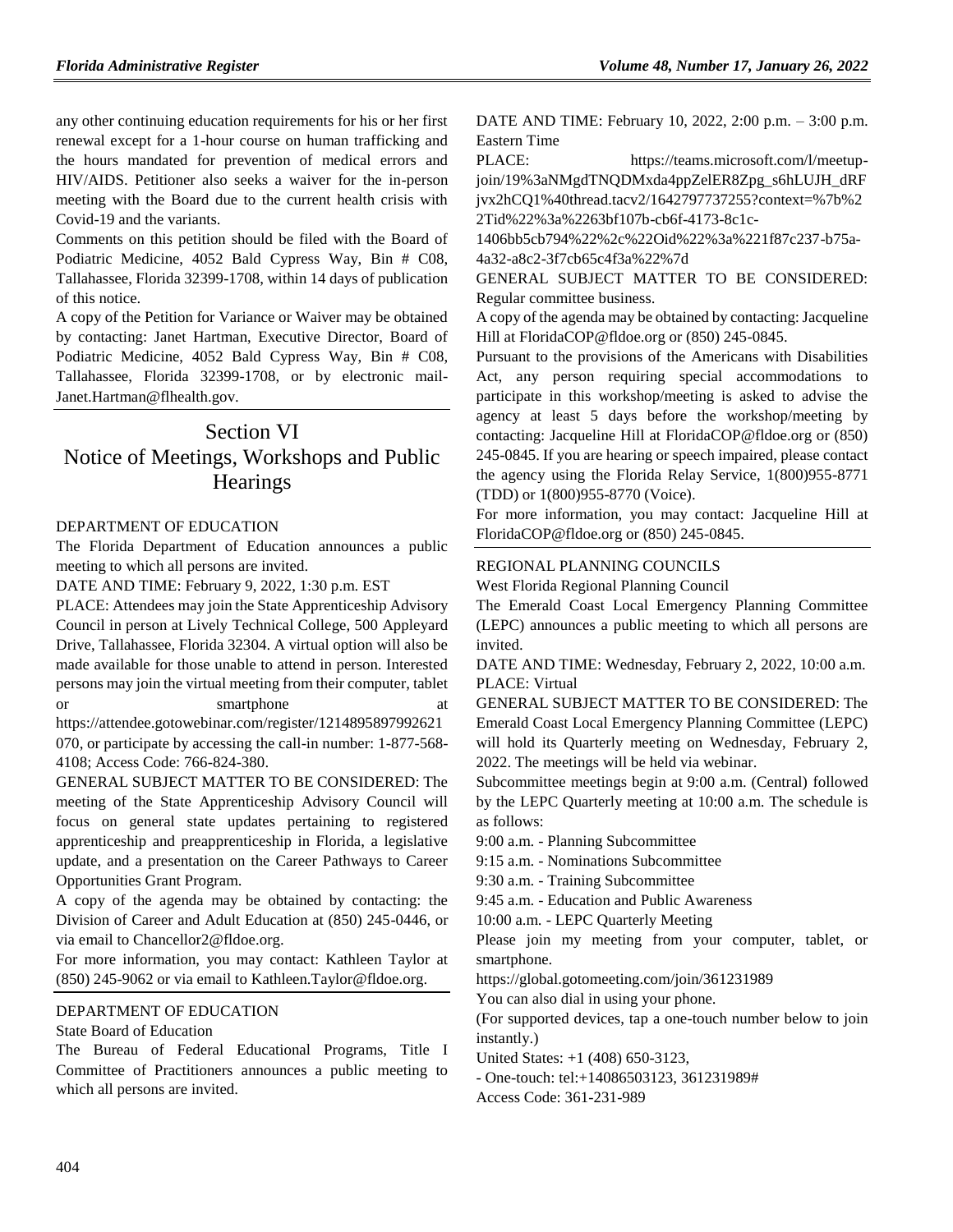New to GoToMeeting? Get the app now and be ready when your first meeting starts: https://global.gotomeeting.com/install/361231989

The Emerald Coast Local Emergency Planning Committee is staffed by the Emerald Coast Regional Council, a regional entity providing professional technical assistance, planning, coordinating, and advisory services to local governments, state and federal agencies, and the public to preserve and enhance the quality of life in northwest Florida.

A copy of the agenda may be obtained by contacting: Debbie Thayer, Program Coordinator, at debbie.thayer@ecrc.org or (850)332-7976, ext. 225.

Pursuant to the provisions of the Americans with Disabilities Act, any person requiring special accommodations to participate in this workshop/meeting is asked to advise the agency at least 48 hours before the workshop/meeting by contacting: Public Involvement at publicinvolvement@ecrc.org or (850)332-7976. If you are hearing or speech impaired, please contact the agency using the Florida Relay Service, 1(800)955- 8771 (TDD) or 1(800)955-8770 (Voice).

#### [REGIONAL PLANNING COUNCILS](https://www.flrules.org/gateway/department.asp?id=29)

[Northeast Florida Regional Planning Council](https://www.flrules.org/gateway/organization.asp?id=60)

The Northeast Florida Regional Council announces a public meeting to which all persons are invited.

DATE AND TIME: February 9, 2022, 10:00 a.m., Local Emergency Planning Committee

PLACE: 100 Festival Park Avenue, Jacksonville, FL 32202 and virtually via Zoom at https://nefrc-org.zoom.us/j/88017275062. ID #880-1727-5062.

GENERAL SUBJECT MATTER TO BE CONSIDERED: Quarterly Meeting.

A copy of the agenda may be obtained by contacting: Tyler Nolen at 904-279-0880.

Pursuant to the provisions of the Americans with Disabilities Act, any person requiring special accommodations to participate in this workshop/meeting is asked to advise the agency at least 5 days before the workshop/meeting by contacting: . If you are hearing or speech impaired, please contact the agency using the Florida Relay Service, 1(800)955- 8771 (TDD) or 1(800)955-8770 (Voice).

#### [REGIONAL UTILITY AUTHORITIES](https://www.flrules.org/gateway/department.asp?id=49)

[Peace River/Manasota Regional Water Supply Authority](https://www.flrules.org/gateway/organization.asp?id=160) The Peace River Manasota Regional Water Supply Authority announces a public meeting to which all persons are invited. DATE AND TIME: Wednesday, February 2, 2022, 9:30 a.m. PLACE: Peace River Facility, Water Quality & Training Facility, 8998 SW County Rd. 769, Arcadia, FL

GENERAL SUBJECT MATTER TO BE CONSIDERED: The Board of Directors will convene to conduct regular business of the Authority.

A copy of the agenda may be obtained by contacting: the Peace River Manasota Regional Water Supply Authority, located at 9415 Town Center Parkway, Lakewood Ranch, Florida 34202, by calling (941) 316-1776, by emailing peaceriver@regionalwater.org, or by visiting www.RegionalWater.org.

Pursuant to the provisions of the Americans with Disabilities Act, any person requiring special accommodations to participate in this workshop/meeting is asked to advise the agency at least 2 days before the workshop/meeting by contacting: (941) 316-1776. If you are hearing or speech impaired, please contact the agency using the Florida Relay Service, 1(800)955-8771 (TDD) or 1(800)955-8770 (Voice).

If any person decides to appeal any decision made by the Board with respect to any matter considered at this meeting or hearing, he/she will need to ensure that a verbatim record of the proceeding is made, which record includes the testimony and evidence from which the appeal is to be issued.

For more information, you may contact: (941) 316-1776 or peaceriver@regionalwater.org.

#### [DEPARTMENT OF ELDER AFFAIRS](https://www.flrules.org/gateway/department.asp?id=58)

[Long-Term Care Ombudsman Program](https://www.flrules.org/gateway/organization.asp?id=184)

The Long-Term Care Ombudsman Program announces a telephone conference call to which all persons are invited.

DATE AND TIME: February 3, 2022, 2:30 p.m.

PLACE: Conference Call: (850)792-8943 Phone Conference ID: 317-244-671# and Microsoft Teams, Teams link at https://ombudsman.elderaffairs.org/quarterly-meetingschedule/.

GENERAL SUBJECT MATTER TO BE CONSIDERED: Legislative Committee Business.

A copy of the agenda may be obtained by contacting: Dept. of Elder Affairs / LTCOP, 4040 Esplanade Way, Tallahassee, FL 32399, or call: (850)414-2323, or email: ltcopinformer@elderaffairs.org.

Pursuant to the provisions of the Americans with Disabilities Act, any person requiring special accommodations to participate in this workshop/meeting is asked to advise the agency at least 72 days before the workshop/meeting by contacting: . If you are hearing or speech impaired, please contact the agency using the Florida Relay Service, 1(800)955- 8771 (TDD) or 1(800)955-8770 (Voice).

[DEPARTMENT OF BUSINESS AND PROFESSIONAL](https://www.flrules.org/gateway/department.asp?id=61)  [REGULATION](https://www.flrules.org/gateway/department.asp?id=61)

[Board of Cosmetology](https://www.flrules.org/gateway/organization.asp?id=275)

The Florida Board of Cosmetology announces a public meeting to which all persons are invited.

DATE AND TIME: April 11-12, 2022, 9:00 a.m.

PLACE: Hyatt Jacksonville, 225 E. Coastline Drive, Jacksonville, Florida 32202, (904) 588-1234.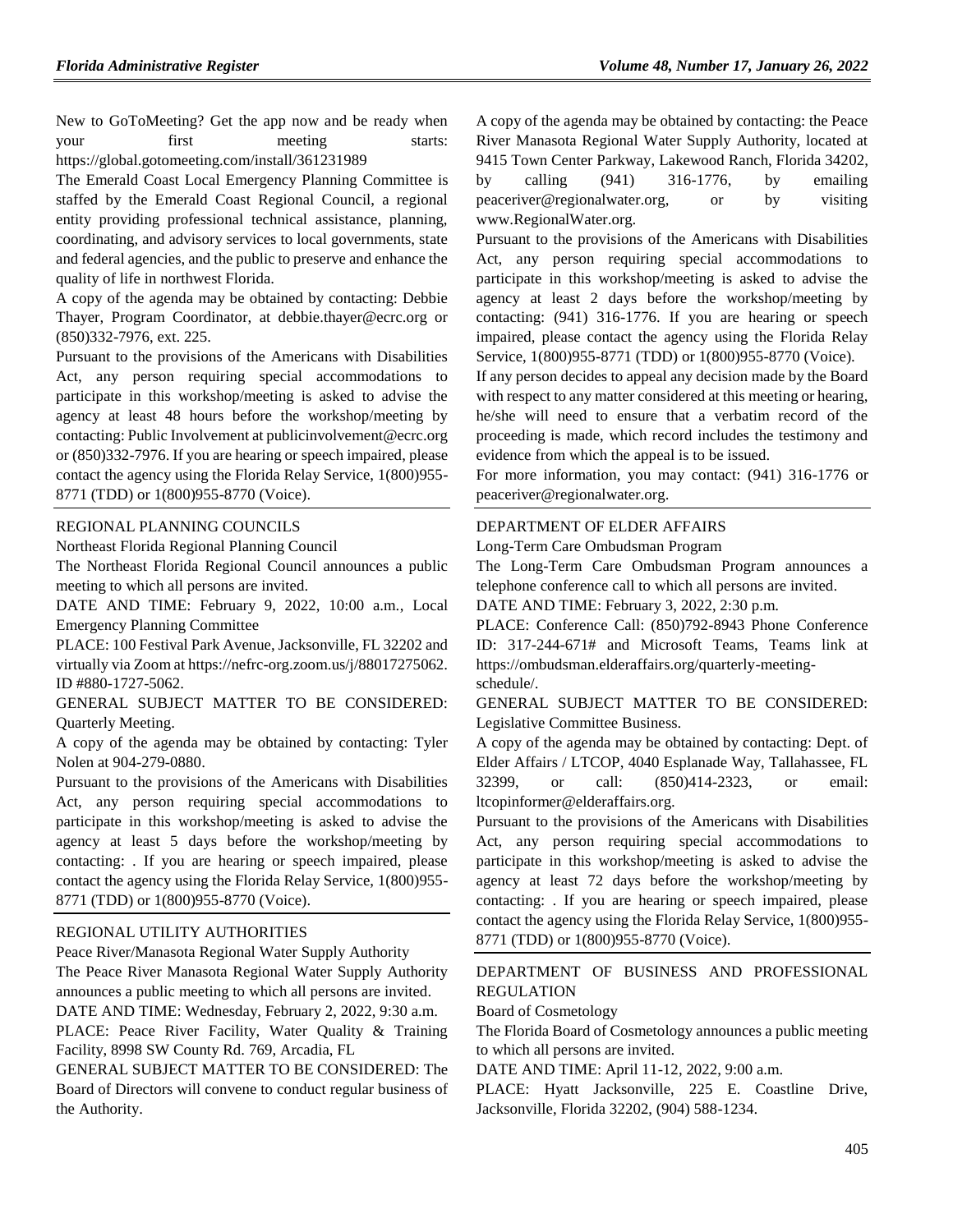GENERAL SUBJECT MATTER TO BE CONSIDERED: General board business.

A copy of the agenda may be obtained by contacting: Florida Board of Cosmetology, 2601 Blair Stone, Tallahassee, Florida 32399, (850) 487-1395.

Pursuant to the provisions of the Americans with Disabilities Act, any person requiring special accommodations to participate in this workshop/meeting is asked to advise the agency at least 5 days before the workshop/meeting by contacting: Florida Board of Cosmetology, 2601 Blair Stone, Tallahassee, Florida 32399, (850) 487-1395. If you are hearing or speech impaired, please contact the agency using the Florida Relay Service, 1(800)955-8771 (TDD) or 1(800)955-8770 (Voice).

If any person decides to appeal any decision made by the Board with respect to any matter considered at this meeting or hearing, he/she will need to ensure that a verbatim record of the proceeding is made, which record includes the testimony and evidence from which the appeal is to be issued.

For more information, you may contact: Florida Board of Cosmetology, 2601 Blair Stone, Tallahassee, Florida 32399, (850) 487-1395.

## [DEPARTMENT OF BUSINESS AND PROFESSIONAL](https://www.flrules.org/gateway/department.asp?id=61)  [REGULATION](https://www.flrules.org/gateway/department.asp?id=61)

[Board of Professional Geologists](https://www.flrules.org/gateway/organization.asp?id=268)

The Board of Professional Geologists announces a public meeting to which all persons are invited.

DATE AND TIME: February 23- 24, 2022, 9:00 a.m.

PLACE: Embassy Suites by Hilton- Tampa Airport Westshore; 555 North Westshore Boulevard, Tampa, FL 33609

GENERAL SUBJECT MATTER TO BE CONSIDERED: General Business Meeting.

A copy of the agenda may be obtained by contacting: Lina Hurtado, Division of Professions, 2601 Blair Stone Road, Tallahassee, FL 32399, (850)717-1984.

Pursuant to the provisions of the Americans with Disabilities Act, any person requiring special accommodations to participate in this workshop/meeting is asked to advise the agency at least 5 days before the workshop/meeting by contacting: Lina Hurtado, Division of Professions, 2601 Blair Stone Road, Tallahassee, FL 32399, (850)717-1984. If you are hearing or speech impaired, please contact the agency using the Florida Relay Service, 1(800)955-8771 (TDD) or 1(800)955- 8770 (Voice).

If any person decides to appeal any decision made by the Board with respect to any matter considered at this meeting or hearing, he/she will need to ensure that a verbatim record of the proceeding is made, which record includes the testimony and evidence from which the appeal is to be issued.

For more information, you may contact: Lina Hurtado, Division of Professions, 2601 Blair Stone Road, Tallahassee, FL 32399, (850)717-1984.

## [DEPARTMENT OF HEALTH](https://www.flrules.org/gateway/department.asp?id=64)

[Board of Medicine](https://www.flrules.org/gateway/organization.asp?id=331)

or soon thereafter.

The Board of Medicine – North Probable Cause Panel announces a public meeting to which all persons are invited. DATE AND TIME: Friday, February 25, 2022, 2:30 p.m. EST,

PLACE: You may join the meeting from your computer, tablet, or smartphone through the following link: https://global.gotomeeting.com/join/841195637. You may also join the meeting using your phone at the following number: (646) 749-3122, access code: 841-195-637. To maximize your access to the meeting, the Department highly recommends that you download the GoToMeeting app on your computer, tablet, or smartphone prior to the meeting.

GENERAL SUBJECT MATTER TO BE CONSIDERED: The panel will conduct a meeting related to public disciplinary cases.

A copy of the agenda may be obtained by contacting: April Houston at (850) 558-9848 or emailing her at April.Houston@flhealth.gov.

Pursuant to the provisions of the Americans with Disabilities Act, any person requiring special accommodations to participate in this workshop/meeting is asked to advise the agency at least 7 days before the workshop/meeting by contacting: April Houston at (850) 558-9848 or emailing her at April.Houston@flhealth.gov. If you are hearing or speech impaired, please contact the agency using the Florida Relay Service, 1(800)955-8771 (TDD) or 1(800)955-8770 (Voice).

If any person decides to appeal any decision made by the Board with respect to any matter considered at this meeting or hearing, he/she will need to ensure that a verbatim record of the proceeding is made, which record includes the testimony and evidence from which the appeal is to be issued.

For more information, you may contact: April Houston at (850) 558-9848 or emailing her at April.Houston@flhealth.gov.

## [DEPARTMENT OF](https://www.flrules.org/gateway/department.asp?id=64) HEALTH

[Board of Medicine](https://www.flrules.org/gateway/organization.asp?id=331)

The Board of Medicine - Probable Cause Panel South announces a public meeting to which all persons are invited.

DATE AND TIME: Friday, February 18, 2022, 2:30 p.m. EST, or soon thereafter.

PLACE: You may join the meeting from your computer, tablet, or smartphone through the following link: https://global.gotomeeting.com/join/620057165. You may also join the meeting using your phone at the following number: (872) 240-3311, access code: 620-057-165. To maximize your access to the meeting, the Department highly recommends that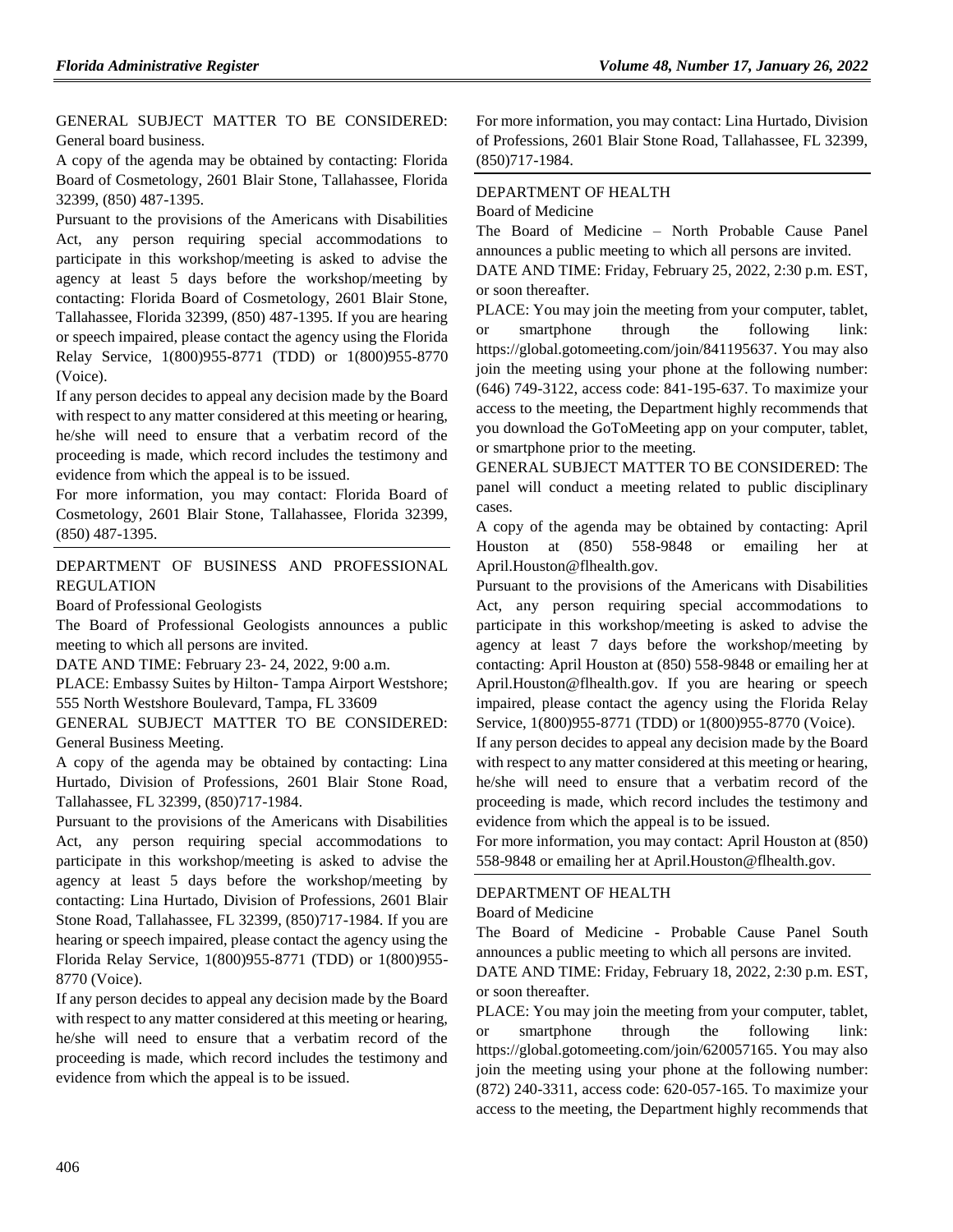you download the GoToMeeting app on your computer, tablet, or smartphone prior to the meeting.

GENERAL SUBJECT MATTER TO BE CONSIDERED: The panel will conduct a meeting related to public disciplinary cases.

A copy of the agenda may be obtained by contacting: Sheila Autrey at (850) 558-9813 or emailing her at sheila.autrey@flhealth.gov.

Pursuant to the provisions of the Americans with Disabilities Act, any person requiring special accommodations to participate in this workshop/meeting is asked to advise the agency at least 7 days before the workshop/meeting by contacting: Sheila Autrey at (850) 558-9813 or emailing her at sheila.autrey@flhealth.gov. If you are hearing or speech impaired, please contact the agency using the Florida Relay Service, 1(800)955-8771 (TDD) or 1(800)955-8770 (Voice).

If any person decides to appeal any decision made by the Board with respect to any matter considered at this meeting or hearing, he/she will need to ensure that a verbatim record of the proceeding is made, which record includes the testimony and evidence from which the appeal is to be issued.

For more information, you may contact: Sheila Autrey at (850) 558-9813 or emailing her at sheila.autrey@flhealth.gov.

## [DEPARTMENT OF HEALTH](https://www.flrules.org/gateway/department.asp?id=64)

#### [Board of Medicine](https://www.flrules.org/gateway/organization.asp?id=331)

The Board of Medicine - Probable Cause Panel South announces a public meeting to which all persons are invited.

DATE AND TIME: (UPDATE/CANCELLATION) Friday, November 11, 2022, beginning at 2:30 p.m. EST, or soon thereafter. This meeting has been cancelled as of Tuesday, December 21, 2021.

PLACE: You may join the meeting from your computer, tablet, or smartphone through the following link: https://global.gotomeeting.com/join/620057165. You may also join the meeting using your phone at the following number: (872) 240-3311, access code: 620-057-165. To maximize your access to the meeting, the Department highly recommends that you download the GoToMeeting app on your computer, tablet, or smartphone prior to the meeting.

GENERAL SUBJECT MATTER TO BE CONSIDERED: Cancelled as of Tuesday, December 21, 2021.

A copy of the agenda may be obtained by contacting: Sheila Autrey at (850) 558-9813 or emailing her at sheila.autrey@flhealth.gov.

Pursuant to the provisions of the Americans with Disabilities Act, any person requiring special accommodations to participate in this workshop/meeting is asked to advise the agency at least 7 days before the workshop/meeting by

contacting: Sheila Autrey at (850) 558-9813 or emailing her at sheila.autrey@flhealth.gov. If you are hearing or speech impaired, please contact the agency using the Florida Relay Service, 1(800)955-8771 (TDD) or 1(800)955-8770 (Voice).

If any person decides to appeal any decision made by the Board with respect to any matter considered at this meeting or hearing, he/she will need to ensure that a verbatim record of the proceeding is made, which record includes the testimony and evidence from which the appeal is to be issued.

For more information, you may contact: Sheila Autrey at (850) 558-9813 or emailing her at sheila.autrey@flhealth.gov.

#### [DEPARTMENT OF HEALTH](https://www.flrules.org/gateway/department.asp?id=64)

[Division of Children's Medical Services](https://www.flrules.org/gateway/organization.asp?id=333)

The Child Abuse Death Review Circuit 18B Committee\*Seminole\* announces a public meeting to which all persons are invited.

DATE AND TIME: February 22, 2022, 10:00 a.m. – 10:15 a.m. Eastern Time

\*Note the time difference for the following meetings.

April 12, 2022, 1:00 p.m. – 1:15 p.m. Eastern Time

June 14, 2022, 1:00 p.m. – 1:15 p.m. Eastern Time

August 9, 2022, 1:00 p.m. – 1:15 p.m. Eastern Time

October 11, 2022, 1:00 p.m. – 1:15 p.m. Eastern Time

December 13, 2022, 1:00 p.m. – 1:15 p.m. Eastern Time

PLACE: Zoom Meeting Link:

https://urldefense.com/v3/\_\_https://us02web.zoom.us/j/81367 350763\_\_;!!B6dj6w!ufcx9xCDQfg93204Ufa-

5un4y2e9xi0AYFYTewWq8rP7Bq9BlbDjnRbzsCNmZDfpX g\$

GENERAL SUBJECT MATTER TO BE CONSIDERED: The Committee will address administrative issues, review cases, and discuss the CADR Action Plan. A portion of the meeting is required by Section 383.412(3) (a), F.S. to be closed to the public to allow the Committee to discuss information that is confidential and exempt from public meetings and public records. This portion of the meeting will be announced at the meeting.

A copy of the agenda may be obtained by contacting: Jenifer Grant: jgrant@seminoleearlylearning.org.

Pursuant to the provisions of the Americans with Disabilities Act, any person requiring special accommodations to participate in this workshop/meeting is asked to advise the agency at least 7 days before the workshop/meeting by contacting: Jenifer Grant: jgrant@seminoleearlylearning.org. If you are hearing or speech impaired, please contact the agency using the Florida Relay Service, 1(800)955-8771 (TDD) or 1(800)955-8770 (Voice).

For more information, you may contact: Jenifer Grant: jgrant@seminoleearlylearning.org.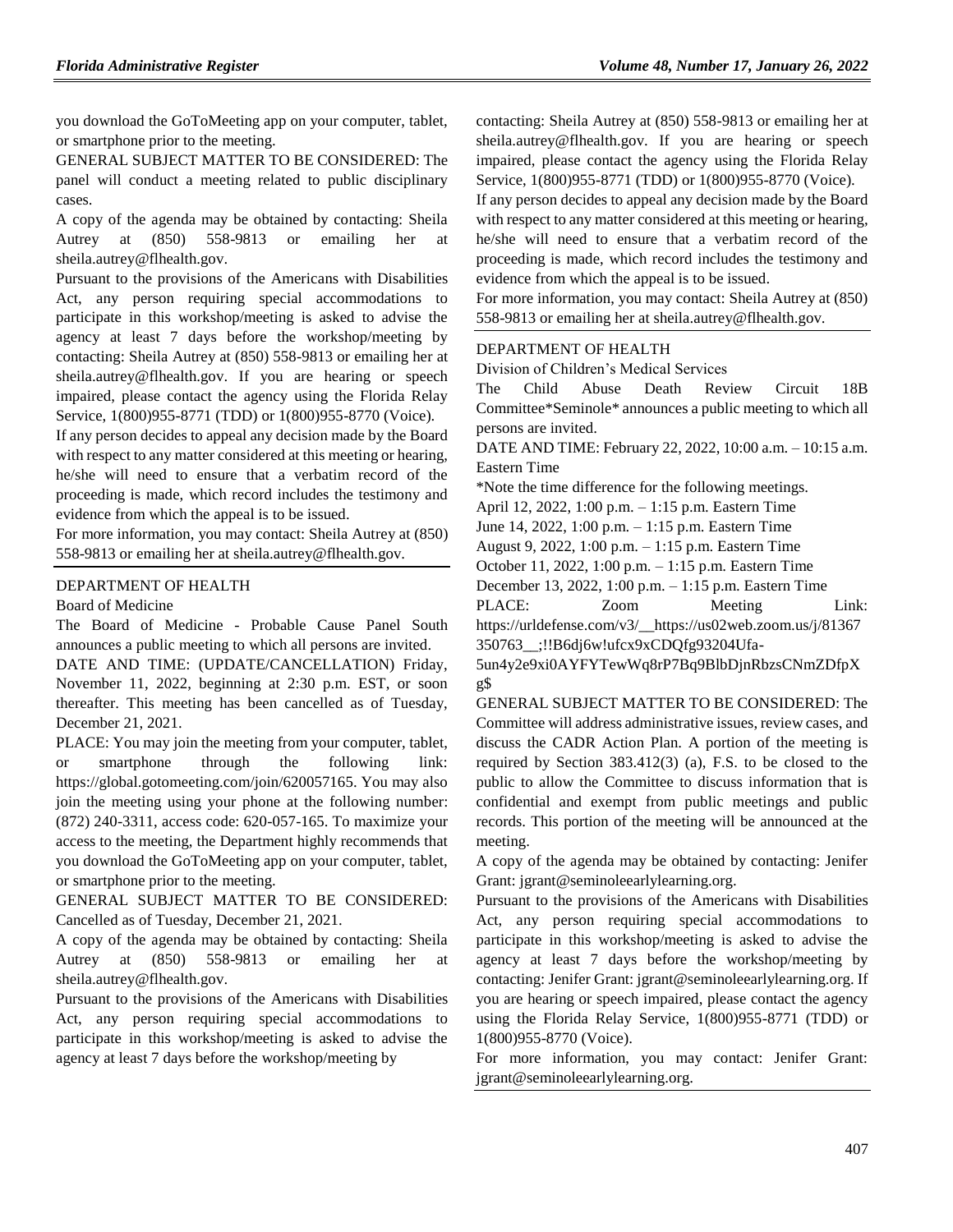[DEPARTMENT OF HEALTH](https://www.flrules.org/gateway/department.asp?id=64)

[Division of Health Access and Tobacco](https://www.flrules.org/gateway/organization.asp?id=506)

The Bureau of Emergency Medical Oversight, Brain and Spinal Cord Injury Program announces a public meeting to which all persons are invited.

DATE AND TIME: February 25, 2022, 2:00 p.m. – 3:00 p.m. EST

PLACE: Via Webinar and Conference Call via Microsoft Teams:

Join on your computer or mobile app:

https://teams.microsoft.com/l/meetup-

join/19:meeting\_OTNiMTJhOGMtNWQ1YS00ZDUwLWFj

ODEtZmY1ZDhmYjAyYzMx@thread.v2/0?context={"Tid":" 28cd8f80-3c44-4b27-81a0-cd2b03a31b8d","Oid":"94c1885c-

fcda-49db-835c-f471ab38cdac"}

Join with a video conferencing device:

teams@meetme.flhealth.gov

Video Conference ID: 118 832 259 3

Or call in (audio only):

+1 850-792-1375,,489664589# United States, Tallahassee Phone Conference ID: 489 664 589#

GENERAL SUBJECT MATTER TO BE CONSIDERED: BSCIP Advisory Council Performance/Quality Improvement Committee meeting to conduct general business of the Brain and Spinal Cord Injury Advisory Council.

A copy of the agenda may be obtained by contacting: Robert Pfister by email: Robert.Pfister@flhealth.gov, or by phone: (407) 488-4322.

Pursuant to the provisions of the Americans with Disabilities Act, any person requiring special accommodations to participate in this workshop/meeting is asked to advise the agency at least 7 days before the workshop/meeting by contacting: . If you are hearing or speech impaired, please contact the agency using the Florida Relay Service, 1(800)955- 8771 (TDD) or 1(800)955-8770 (Voice).

For more information, you may contact: Robert Pfister by email: Robert.Pfister@flhealth.gov, or by phone: (407) 488- 4322.

### [DEPARTMENT OF HEALTH](https://www.flrules.org/gateway/department.asp?id=64)

[Division of Health Access and Tobacco](https://www.flrules.org/gateway/organization.asp?id=506)

The Bureau of Emergency Medical Oversight, Brain and Spinal Cord Injury Program announces a public meeting to which all persons are invited.

DATE AND TIME: Thursday, February 24, 2022, 1:00 p.m. – 2:00 p.m. EST

PLACE: Via Webinar and Conference Call:

Microsoft Teams meeting

Join on your computer or mobile app:

https://teams.microsoft.com/l/meetup-

join/19%3ameeting\_MjcwNDJlZTMtMTY1ZC00Mjg1LTk1

MjUtOTcyOTRmNDIyY2Rh%40thread.v2/0?context=%7b% 22Tid%22%3a%2228cd8f80-3c44-4b27-81a0-

cd2b03a31b8d%22%2c%22Oid%22%3a%2294c1885c-fcda-

49db-835c-f471ab38cdac%22%7d

Join with a video conferencing device:

teams@meetme.flhealth.gov

Video Conference ID: 111 502 943 0

Or call in (audio only):

+1 850-792-1375,979280707# United States, Tallahassee Phone Conference ID: 979 280 707#

GENERAL SUBJECT MATTER TO BE CONSIDERED: BSCIP Advisory Council Public Awareness committee meeting to conduct general business of the Brain and Spinal Cord Injury Advisory Council.

A copy of the agenda may be obtained by contacting: Kimberly Robinson by email: Kimberly Robinson@flhealth.gov, or by phone: (850) 245-4967.

Pursuant to the provisions of the Americans with Disabilities Act, any person requiring special accommodations to participate in this workshop/meeting is asked to advise the agency at least 7 days before the workshop/meeting by contacting: Kimberly Robinson by email: Kimberly Robinson@flhealth.gov, or by phone: (850) 245-4967. If you are hearing or speech impaired, please contact the agency using the Florida Relay Service, 1(800)955-8771 (TDD) or 1(800)955-8770 (Voice).

For more information, you may contact: Kimberly Robinson by email: Kimberly Robinson@flhealth.gov, or by phone: (850) 245-4967.

[FISH AND WILDLIFE CONSERVATION COMMISSION](https://www.flrules.org/gateway/department.asp?id=68) [Freshwater Fish and Wildlife](https://www.flrules.org/gateway/organization.asp?id=347)

RULE NOS.:RULE TITLES:

[68A-6.001](https://www.flrules.org/gateway/ruleNo.asp?id=68A-6.001) Captive Wildlife Definitions

[68A-6.009](https://www.flrules.org/gateway/ruleNo.asp?id=68A-6.009) General Regulations Governing Possession of Captive Wildlife

[68A-6.018](https://www.flrules.org/gateway/ruleNo.asp?id=68A-6.018) Injuries, Bites, and Escapes

The Florida Fish and Wildlife Conservation Commission announces a public meeting to which all persons are invited.

DATE AND TIME: Wednesday February 9, 2022, 6:00 p.m. – 8:00 p.m., EST.

PLACE: Hilton Garden Inn Panama City Airport 5625 Venture Crossings Blvd Panama City, FL 32409

GENERAL SUBJECT MATTER TO BE CONSIDERED: The Commission is considering amendments to the captive wildlife regulations regarding reporting requirements for injuries, bites and escapes involving captive wildlife. The meeting is to provide the public an opportunity to provide feedback on proposed regulations.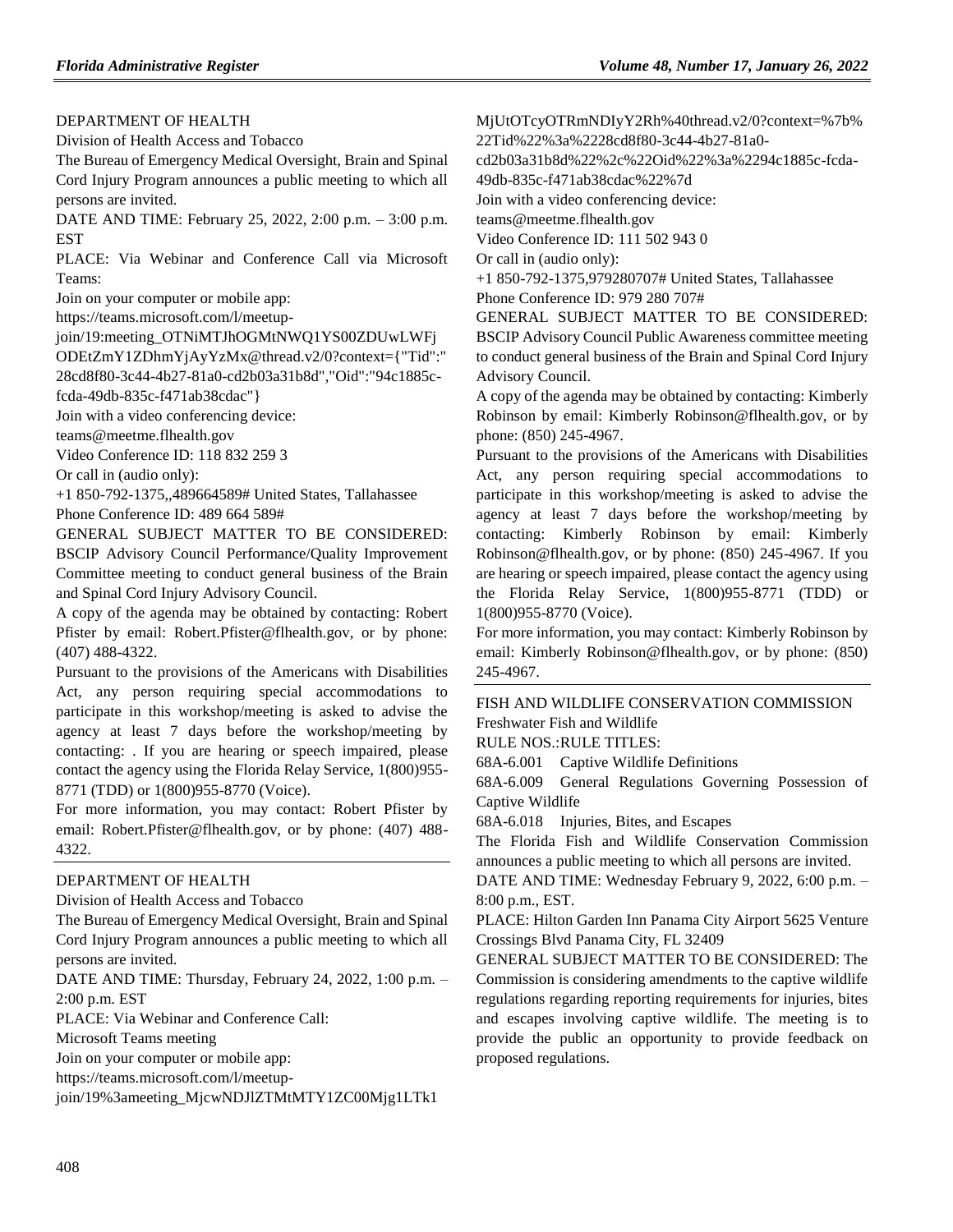A copy of the agenda may be obtained by contacting: Major Grant Burton, 620 S. Meridian St., Tallahassee, FL 32399- 1600, (850)488-6253, email: Grant.Burton@myfwc.com.

Pursuant to the provisions of the Americans with Disabilities Act, any person requiring special accommodations to participate in this workshop/meeting is asked to advise the agency at least 3 days before the workshop/meeting by contacting: Major Grant Burton, 620 S. Meridian St., Tallahassee, FL 32399-1600, (850)488-6253, email: Grant.Burton@myfwc.com. If you are hearing or speech impaired, please contact the agency using the Florida Relay Service, 1(800)955-8771 (TDD) or 1(800)955-8770 (Voice).

For more information, you may contact: Major Grant Burton, 620 S. Meridian St., Tallahassee, FL 32399-1600, (850)488- 6253, email: Grant.Burton@myfwc.com.

## [FISH AND WILDLIFE CONSERVATION COMMISSION](https://www.flrules.org/gateway/department.asp?id=68)

[Freshwater Fish and Wildlife](https://www.flrules.org/gateway/organization.asp?id=347)

RULE NOS.:RULE TITLES:

[68A-6.001](https://www.flrules.org/gateway/ruleNo.asp?id=68A-6.001) Captive Wildlife Definitions

[68A-6.009](https://www.flrules.org/gateway/ruleNo.asp?id=68A-6.009) General Regulations Governing Possession of Captive Wildlife

[68A-6.018](https://www.flrules.org/gateway/ruleNo.asp?id=68A-6.018) Injuries, Bites, and Escapes

The Florida Fish and Wildlife Conservation Commission announces a public meeting to which all persons are invited.

DATE AND TIME: Tuesday February 8, 2022, 6:00 p.m. – 8:00 p.m., EST.

PLACE: Hilton Garden Inn Jacksonville JTB/Deerwood Park 9745 Gate Pkwy. N Jacksonville, FL 32246

GENERAL SUBJECT MATTER TO BE CONSIDERED: The Commission is considering amendments to the captive wildlife regulations regarding reporting requirements for injuries, bites and escapes involving captive wildlife. The meeting is to provide the public an opportunity to provide feedback on proposed regulations.

A copy of the agenda may be obtained by contacting: Major Grant Burton, 620 S. Meridian St., Tallahassee, FL 32399- 1600, (850)488-6253, email: Grant.Burton@myfwc.com.

Pursuant to the provisions of the Americans with Disabilities Act, any person requiring special accommodations to participate in this workshop/meeting is asked to advise the agency at least 3 days before the workshop/meeting by contacting: Major Grant Burton, 620 S. Meridian St., Tallahassee, FL 32399-1600, (850)488-6253, email: Grant.Burton@myfwc.com. If you are hearing or speech impaired, please contact the agency using the Florida Relay Service, 1(800)955-8771 (TDD) or 1(800)955-8770 (Voice).

For more information, you may contact: Major Grant Burton, 620 S. Meridian St., Tallahassee, FL 32399-1600, (850)488- 6253, email: Grant.Burton@myfwc.com.

[POLK STATE COLLEGE KENNETH C. THOMPSON](https://www.flrules.org/gateway/organization.asp?id=1389)  [INSTITUTE OF PUBLIC SAFETY](https://www.flrules.org/gateway/organization.asp?id=1389)

The Polk State College, Kenneth C. Thompson Institute of Public Safety announces a public meeting to which all persons are invited.

DATE AND TIME: Thursday, February 10, 2022, 2:00 p.m.

PLACE: Center for Public Safety, 1251 Jim Keene Boulevard, Winter Haven, FL 33880, Room CPS 207

GENERAL SUBJECT MATTER TO BE CONSIDERED: Approve minutes from 8/5/21 meeting

Vacancy nominations, approvals

Old Business

New Business

Training Issues

Financial Report

A copy of the agenda may be obtained by contacting: Sue Mabe, Secretary, smabe@polk.edu.

Pursuant to the provisions of the Americans with Disabilities Act, any person requiring special accommodations to participate in this workshop/meeting is asked to advise the agency at least 24 hours before the workshop/meeting by contacting: Sue Mabe, Secretary, smabe@polk.edu. If you are hearing or speech impaired, please contact the agency using the Florida Relay Service, 1(800)955-8771 (TDD) or 1(800)955- 8770 (Voice).

If any person decides to appeal any decision made by the Board with respect to any matter considered at this meeting or hearing, he/she will need to ensure that a verbatim record of the proceeding is made, which record includes the testimony and evidence from which the appeal is to be issued.

For more information, you may contact: Sue Mabe, Secretary smabe@polk.edu, Hans Lehman, Chairman hans.lehman@lakelandgov.net.

#### [SOUTH FLORIDA COMMUNITY CARE NETWORK](https://www.flrules.org/gateway/organization.asp?id=1130)

The South Florida Community Care Network, LLC d/b/a Community Care Plan announces a public meeting to which all persons are invited.

DATE AND TIME: February 3, 2022, 4:00 p.m.

PLACE: South Florida Community Care Network, LLC d/b/a Community Care Plan, 1643 Harrison Parkway, Suite H-200, Sunrise, Florida 33323.

GENERAL SUBJECT MATTER TO BE CONSIDERED: Meeting of the Human Resource/Compensation Committee to discuss general matters.

A copy of the agenda may be obtained by contacting: Migdalia Soto-Roba at mroba@ccpcares.org or (954)622-3227.

Pursuant to the provisions of the Americans with Disabilities Act, any person requiring special accommodations to participate in this workshop/meeting is asked to advise the agency at least 3 days before the workshop/meeting by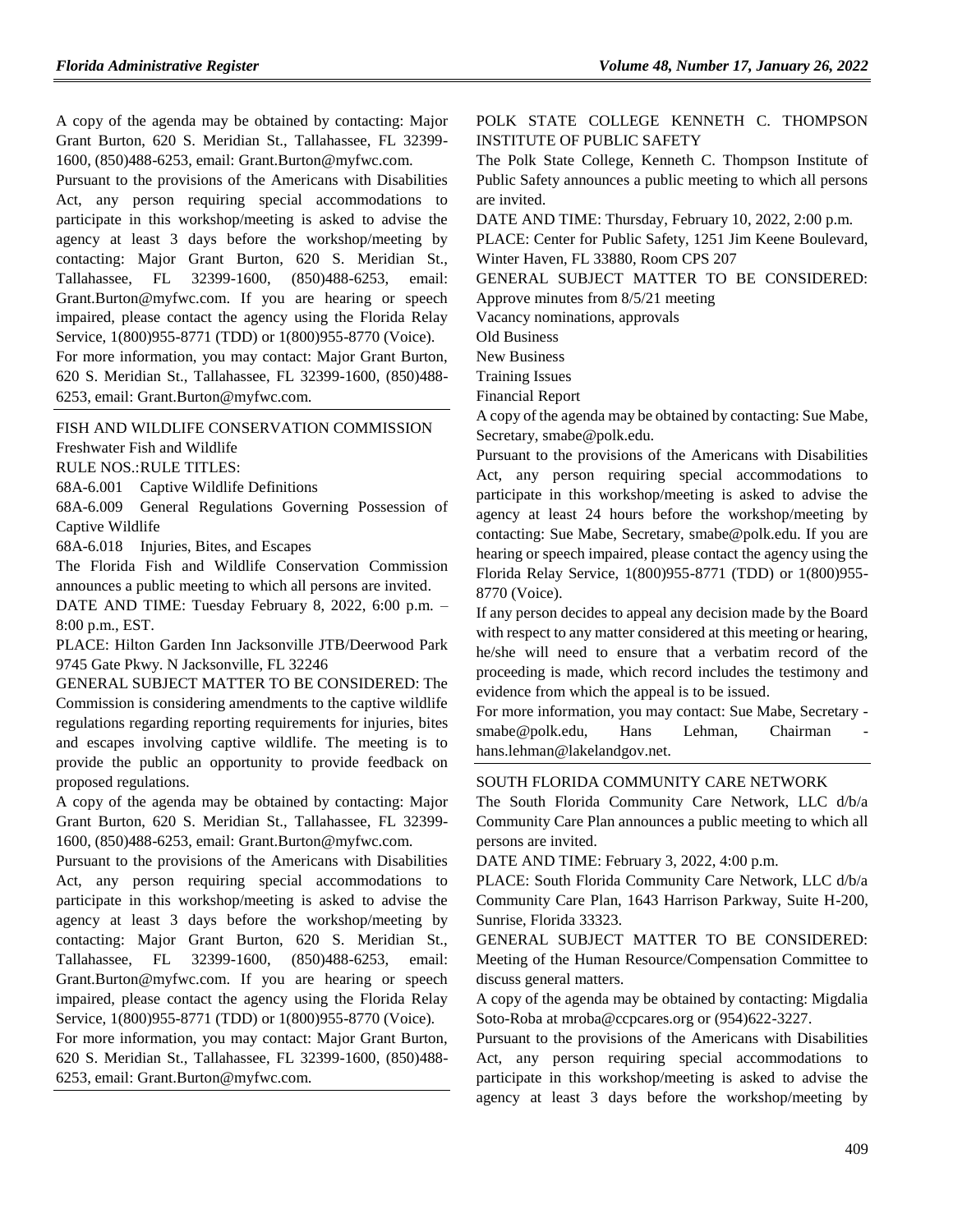contacting: Susan Mansolillo at SMansolillo@ccpcares.org or (954)622-3232. If you are hearing or speech impaired, please contact the agency using the Florida Relay Service, 1(800)955- 8771 (TDD) or 1(800)955-8770 (Voice).

If any person decides to appeal any decision made by the Board with respect to any matter considered at this meeting or hearing, he/she will need to ensure that a verbatim record of the proceeding is made, which record includes the testimony and evidence from which the appeal is to be issued.

For more information, you may contact: Justin Marshall, Esq., Chief Legal Officer and Senior Vice President, South Florida Community Care Network, LLC d/b/a Community Care Plan, at jmarshall@ccpcares.org or (954)622-3402.

#### [WALTON COUNTY HEALTH DEPARTMENT](https://www.flrules.org/gateway/organization.asp?id=1154)

The Walton County Health Dept. announces a public meeting to which all persons are invited.

DATE AND TIME: February 17, 2022, 11:30 a.m.

PLACE: Walton County Health Dept.

GENERAL SUBJECT MATTER TO BE CONSIDERED: Various Board Information.

A copy of the agenda may be obtained by contacting: Tabatha Walters, 850-892-8015, ext. 6237.

Pursuant to the provisions of the Americans with Disabilities Act, any person requiring special accommodations to participate in this workshop/meeting is asked to advise the agency at least 7 days before the workshop/meeting by contacting: Tabatha Walters, 850-892-8015, ext. 6237. If you are hearing or speech impaired, please contact the agency using the Florida Relay Service, 1(800)955-8771 (TDD) or 1(800)955-8770 (Voice).

If any person decides to appeal any decision made by the Board with respect to any matter considered at this meeting or hearing, he/she will need to ensure that a verbatim record of the proceeding is made, which record includes the testimony and evidence from which the appeal is to be issued.

For more information, you may contact: Tabatha Walters, 850- 892-8015, ext. 6237.

#### [ENTERPRISE FLORIDA, INC.](https://www.flrules.org/gateway/organization.asp?id=680)

The Florida Opportunity Fund announces a public meeting to which all persons are invited.

DATE AND TIME: January 31, 2022, 4:00 p.m.

PLACE: Virtual Teams meeting https://teams.microsoft.com/l/meetup-

join/19%3ameeting\_MThiY2IyNGYtMmFmMy00Yzc2LThk NGMtYzgxNzYxMDkzY2M0%40thread.v2/0?context=%7b %22Tid%22%3a%228310dbd9-35bb-4e22-8978-

e59703aec4bb%22%2c%22Oid%22%3a%22b056fa17-d297- 4757-beee-78fec688ff94%22%7d

GENERAL SUBJECT MATTER TO BE CONSIDERED: Administrative matters including board nominations.

A copy of the agenda may be obtained by contacting: Lorna Dusti at 407-956-5651.

For more information, you may contact: Lorna Dusti at 407- 956-5651.

### **[QCAUSA](https://www.flrules.org/gateway/organization.asp?id=991)**

The Florida Department of Transportation District Six announces a public meeting to which all persons are invited.

DATE AND TIME: Thursday, February 3, 2022, 6:00 p.m. – 8:00 p.m.

PLACE: Option 1: Virtual/online via a computer, tablet, or smartphone

Option 2: By telephone in listen-only mode

Option 3: In-person at the Shenandoah Park Community Center, located at 1800 SW 21 Avenue, Miami, FL 33145

GENERAL SUBJECT MATTER TO BE CONSIDERED: Financial Project Identification Number: 432639-6-22-01

Efficient Transportation Decision Making Number: 14230

Project Description: State Road (SR) 90/SW 8 Street and SW 7 Street from SR 9/SW 27 Avenue to SR 5/US 1/Brickell Avenue, Miami-Dade County, Florida

This meeting will give interested persons an opportunity to review project information, ask questions and provide comments concerning the conceptual design, and potential social, economic, and environmental effects of the proposed improvements. All meeting materials are available for review now on the project website, www.fdotmiamidade.com/CalleOchoStudy.html.

The Department will provide several options to participate in the Project Advisory Group Meeting. You may participate virtually/online via a computer, tablet, smartphone, or by telephone in listen-only mode on February 3, 2022. Virtual/online and telephone attendees will participate in the same live virtual Project Advisory Group Meeting. Alternatively, you may participate in-person at the Shenandoah Park Community Center on February 3, 2022. You should not attend in person if you are not feeling well. Social Distancing guidelines and local ordinances will be followed.

Visit the project website, www.fdotmiamidade.com/CalleOchoStudy.html, to register for the Project Advisory Group Meeting and to select your participation option. \*\*Please note that registration works best in the Google Chrome, Microsoft Edge, or Firefox web browser.\*\* Once registered, you will receive a confirmation email that includes instructions on how to join the open house online. To join the open house in listen-only mode, call (631) 992-3221 and enter access code 737-241-162.

For assistance registering for the Project Advisory Group Meeting or for additional information, please contact Bao-Ying Wang, P.E. by telephone at (305) 470-5211 or by email: BaoYing.Wang@dot.state.fl.us.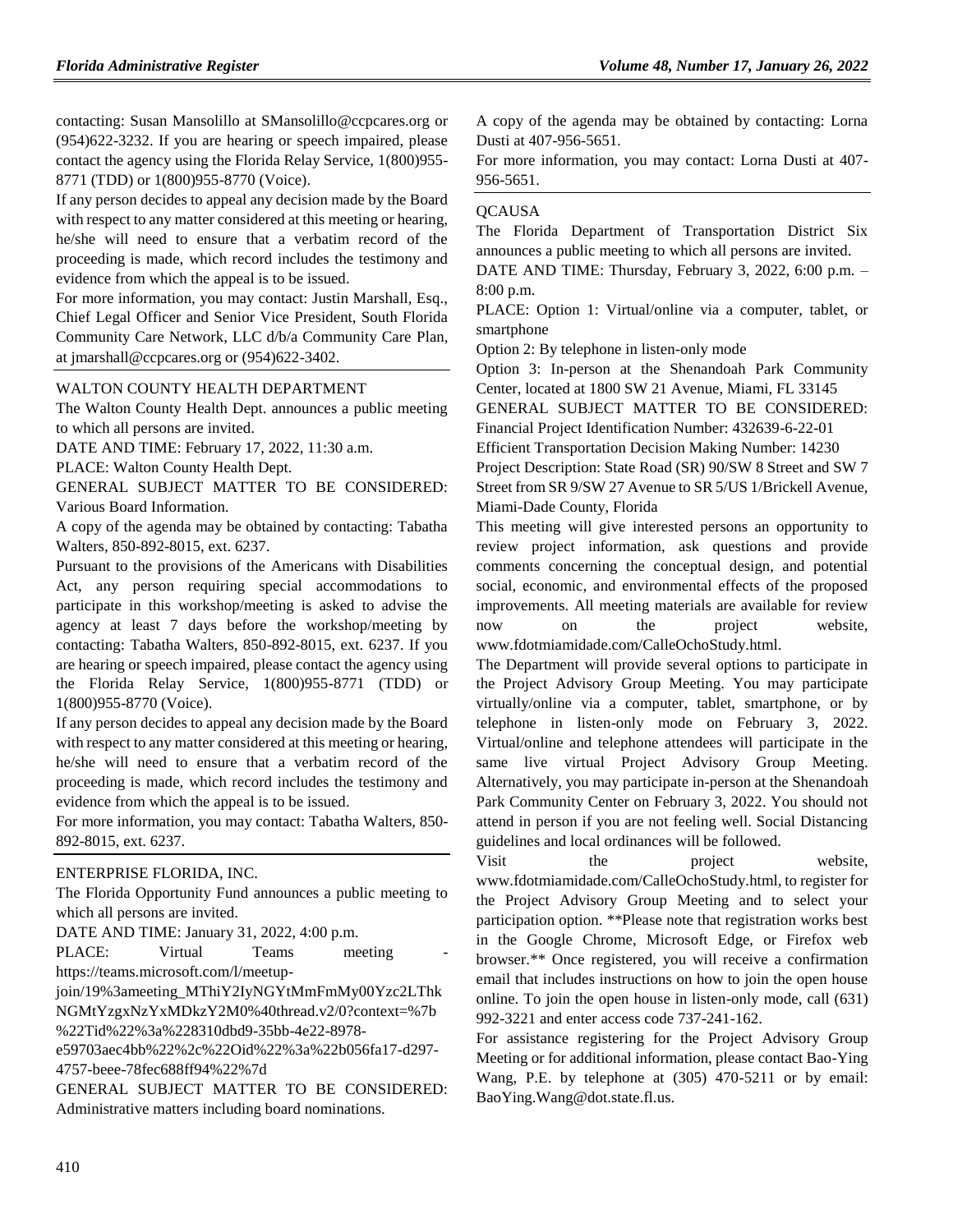Persons wishing to submit questions or comments may do so at the Project Advisory Group Meeting or may contact the Project Manager.

A copy of the agenda may be obtained by contacting: Project Manager Bao-Ying Wang, P.E. by telephone at (305) 470-5211 or by email: BaoYing.Wang@dot.state.fl.us.

Pursuant to the provisions of the Americans with Disabilities Act, any person requiring special accommodations to participate in this workshop/meeting is asked to advise the agency at least 7 days before the workshop/meeting by contacting: Nicholas Danu, P.E. at (305) 470-5219; in writing to FDOT, 1000 NW 111 Avenue, Miami, FL 33172; or by email at Nicholas.Danu@dot.state.fl.us. If you are hearing or speech impaired, please contact the agency using the Florida Relay Service, 1(800)955-8771 (TDD) or 1(800)955-8770 (Voice).

For more information, you may contact: Project Manager Bao-Ying Wang, P.E. by telephone at (305) 470-5211 or by email: BaoYing.Wang@dot.state.fl.us.

### [END HUMAN TRAFFICKING, INC.](https://www.flrules.org/gateway/organization.asp?id=1381)

The Florida Alliance to End Human Trafficking (End Human Trafficking, Inc.) announces a public meeting to which all persons are invited.

DATE AND TIME: January 28, 2022, 9:00 a.m.

PLACE: Virtual

https://us02web.zoom.us/j/84074588872

Meeting ID: 840 7458 8872

One tap mobile

+16465588656,,84074588872# US (New York)

+13017158592,,84074588872# US (Washington DC)

GENERAL SUBJECT MATTER TO BE CONSIDERED: Fundraising.

A copy of the agenda may be obtained by contacting: Erin@FloridaAllianceEndHT.com.

## Section VII

# Notice of Petitions and Dispositions Regarding Declaratory Statements

## [DEPARTMENT OF BUSINESS AND PROFESSIONAL](https://www.flrules.org/gateway/department.asp?id=61)  [REGULATION](https://www.flrules.org/gateway/department.asp?id=61)

[Florida Real Estate Commission](https://www.flrules.org/gateway/organization.asp?id=283)

NOTICE IS HEREBY GIVEN that Florida Real Estate Commission has received the petition for declaratory statement from Orbach Affordable Housing Solutions LLC ("Orbach Housing") and Orbach Affordable Management LLC ("Orbach Management"). The petition seeks the agency's opinion as to the applicability of Sections 475.011(2) and 475.011(4), Florida Statutes, as it applies to the petitioner.

Petitioner's petition, filed on January 24, 2022, asks, the Board to determine "that Orbach Housing, Orbach Management, their

subsidiaries and affiliated companies, including OK Riverside LLC, and their on-site salaried employees, are not required to hold a Florida real estate broker or agent license in order to lease, manage, and operate property owned by Orbach Housing, its subsidiaries or its affiliated companies, including OK Riverside LLC, because no commission will be paid in relation thereto." Except for good cause shown, motions for leave to intervene must be filed within 21 days after the publication of this notice.

A copy of the Petition for Declaratory Statement may be obtained by contacting: Giuvanna Corona, Executive Director, Florida Real Estate Commission, 400 W. Robinson Street, #N801, Orlando, FL 32801, Giuvanna.Corona@myfloridalicense.com.

### [DEPARTMENT OF HEALTH](https://www.flrules.org/gateway/department.asp?id=64)

[Board of Psychology](https://www.flrules.org/gateway/organization.asp?id=310)

NOTICE IS HEREBY GIVEN that the Board of Psychology has received the petition for declaratory statement from Savannah Fernandez, PsyD, filed on January 13, 2022. The petition seeks the agency's opinion as to the applicability of Section 490.005(1)(c), F.S. and Rule 64B19-11.005, F.A.C., as it applies to the petitioner.

Petitioner seeks a determination from the Board as to the requirement regarding her license by examination and supervised experience as it pertains to the statute and rule. Except for good cause shown, motions for leave to intervene must be filed within 21 days after publication of this notice.

A copy of the Petition for Declaratory Statement may be obtained by contacting: Allen Hall, Executive Director, Board of Psychology, 4052 Bald Cypress Way, Bin #C05, Tallahassee, Florida 32399-3253, Allen.Hall@flhealth.gov.

## Section VIII Notice of Petitions and Dispositions Regarding the Validity of Rules

Notice of Petition for Administrative Determination has been filed with the Division of Administrative Hearings on the following rules:

## NONE

Notice of Disposition of Petition for Administrative Determination has been filed with the Division of Administrative Hearings on the following rules:

## **NONE**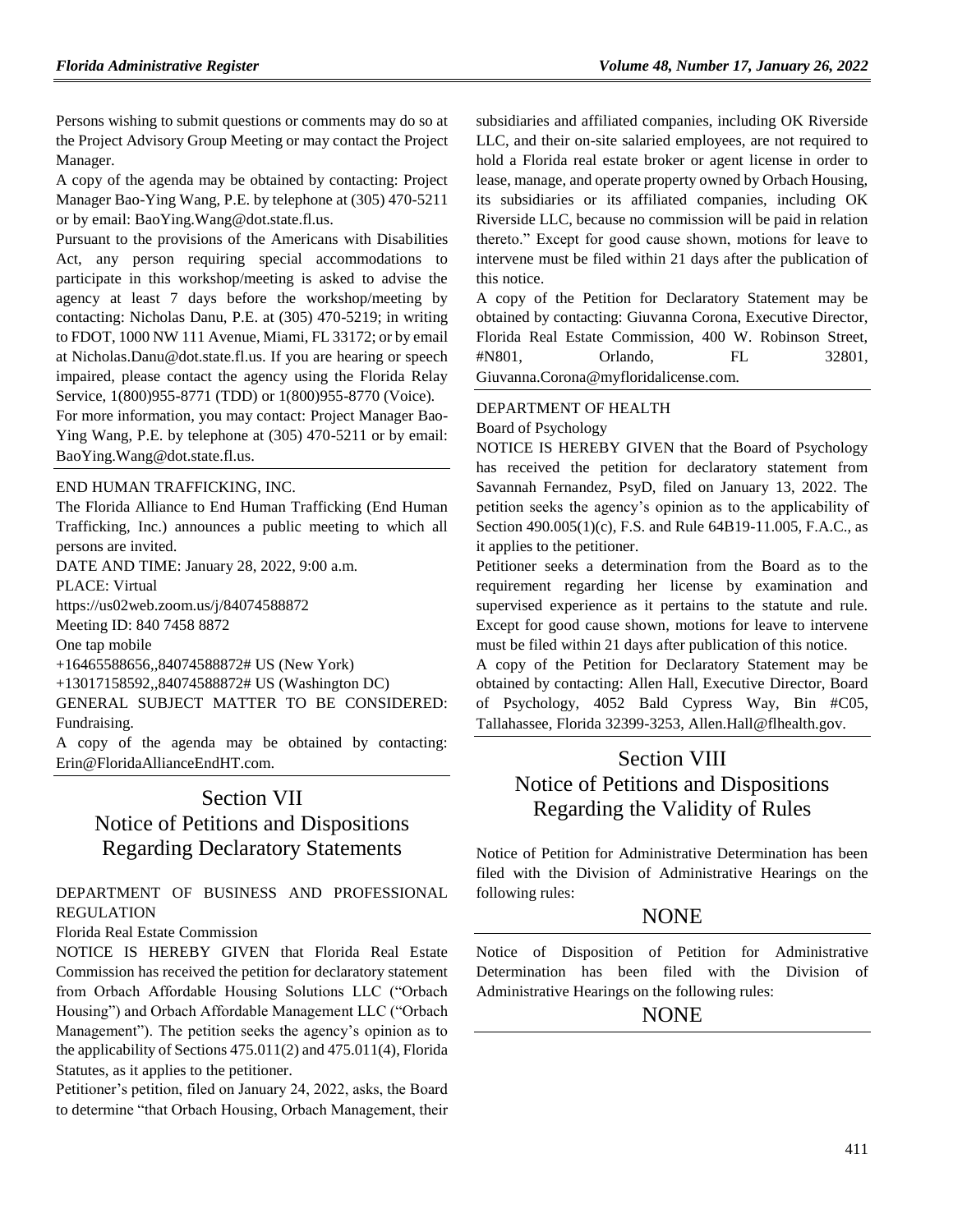Section IX Notice of Petitions and Dispositions Regarding Non-rule Policy Challenges

## NONE

Section X Announcements and Objection Reports of the Joint Administrative Procedures Committee

## **NONE**

# Section XI Notices Regarding Bids, Proposals and Purchasing

### [DEPARTMENT OF MANAGEMENT SERVICES](https://www.flrules.org/gateway/department.asp?id=60)

[Division of Building Construction](https://www.flrules.org/gateway/organization.asp?id=225)

RA Gray Plaza Waterproofing

STATE OF FLORIDA, DEPARTMENT OF MANAGEMENT SERVICES

DIVISION OF REAL ESTATE DEVELOPMENT AND MANAGEMENT

PUBLIC ANNOUNCEMENT FOR PROFESSIONAL SERVICES

ARCHITECTURAL SERVICES

January 25, 2022

The Department of Management Services, Division of Real Estate Development and Management, announces that professional services are required for the project listed below.

#### RFQ NUMBER: RFQ-REDM20/21-18 PROJECT NUMBER: MSFM-TBD

PROJECT NAME: RA Gray Plaza Waterproofing

PROJECT LOCATION: Tallahassee, Florida

ESTIMATED CONSTRUCTION BUDGET: Current funding is approximately \$10,000,000.00 with additional funding contingent upon future appropriation by the Legislature. Please visit the Department's website http://www.myflorida.com/apps/vbs/vbs\_www.main\_menu

and "click on [Search Advertisements"](http://www.myflorida.com/apps/vbs/vbs_www.search_r2.criteria_form)

## [DEPARTMENT OF MANAGEMENT SERVICES](https://www.flrules.org/gateway/department.asp?id=60)

[Division of Building Construction](https://www.flrules.org/gateway/organization.asp?id=225) Grizzle Bldg. Design Roofing Replacement-AE STATE OF FLORIDA, DEPARTMENT OF MANAGEMENT SERVICES

DIVISION OF REAL ESTATE DEVELOPMENT AND MANAGEMENT

PUBLIC ANNOUNCEMENT FOR PROFESSIONAL SERVICES

ARCHITECTURAL SERVICES

January 25, 2022

The Department of Management Services, Division of Real Estate Development and Management, announces that professional services are required for the project listed below. RFQ NUMBER: RFQ-REDM20/21-19

#### PROJECT NUMBER: MSFM-TBD

PROJECT NAME: Grizzle Bldg. Design Replacement of Roofing Systems, Weather Sealing & Envelope Repairs PROJECT LOCATION: Largo, Florida

ESTIMATED CONSTRUCTION BUDGET: Current funding

is approximately \$4,800,000.00 with additional funding contingent upon future appropriation by the Legislature. Please visit the Department's website http://www.myflorida.com/apps/vbs/vbs\_www.main\_menu

and "click on [Search Advertisements"](http://www.myflorida.com/apps/vbs/vbs_www.search_r2.criteria_form)

### [DEPARTMENT OF ENVIRONMENTAL PROTECTION](https://www.flrules.org/gateway/department.asp?id=62)

DEP RFI 2022015 for an Electronic Document Management Systems (EDMS)

The Florida Department of Environmental Protection is requesting information from interested parties relating to an Electronic Document Management System (EDMS). The Department will post notice of any changes or additional meeting(s) on the Vendor Bid System (VBS) in accordance with Section 287.042(3), Florida Statutes, and will not readvertise any notice in the Florida Administrative Register (FAR). Access the VBS at: [http://www.myflorida.com/apps/vbs/vbs\\_www.main\\_menu.](http://www.myflorida.com/apps/vbs/vbs_www.main_menu)

[PASCO COUNTY BOARD OF COUNTY](https://www.flrules.org/gateway/organization.asp?id=1352)  **[COMMISSIONERS](https://www.flrules.org/gateway/organization.asp?id=1352)** IFB-RH-22-086 IFB-RH-22-086 COLONIAL MANOR DRAINAGE IMPROVEMENT PROJECT; 03/08/2022 @ 1PM; [WWW.BIDNETDIRECT.COM](http://www.bidnetdirect.com/)

## Section XII Miscellaneous

### [DEPARTMENT OF STATE](https://www.flrules.org/gateway/department.asp?id=1)

Index of Administrative Rules Filed with the Secretary of State Pursuant to subparagraph  $120.55(1)(b)6. - 7.$ , F.S., the below list of rules were filed in the Office of the Secretary of State between 3:00 p.m., Wednesday, January 19, 2022 and 3:00 p.m., Tuesday, January 25, 2022.